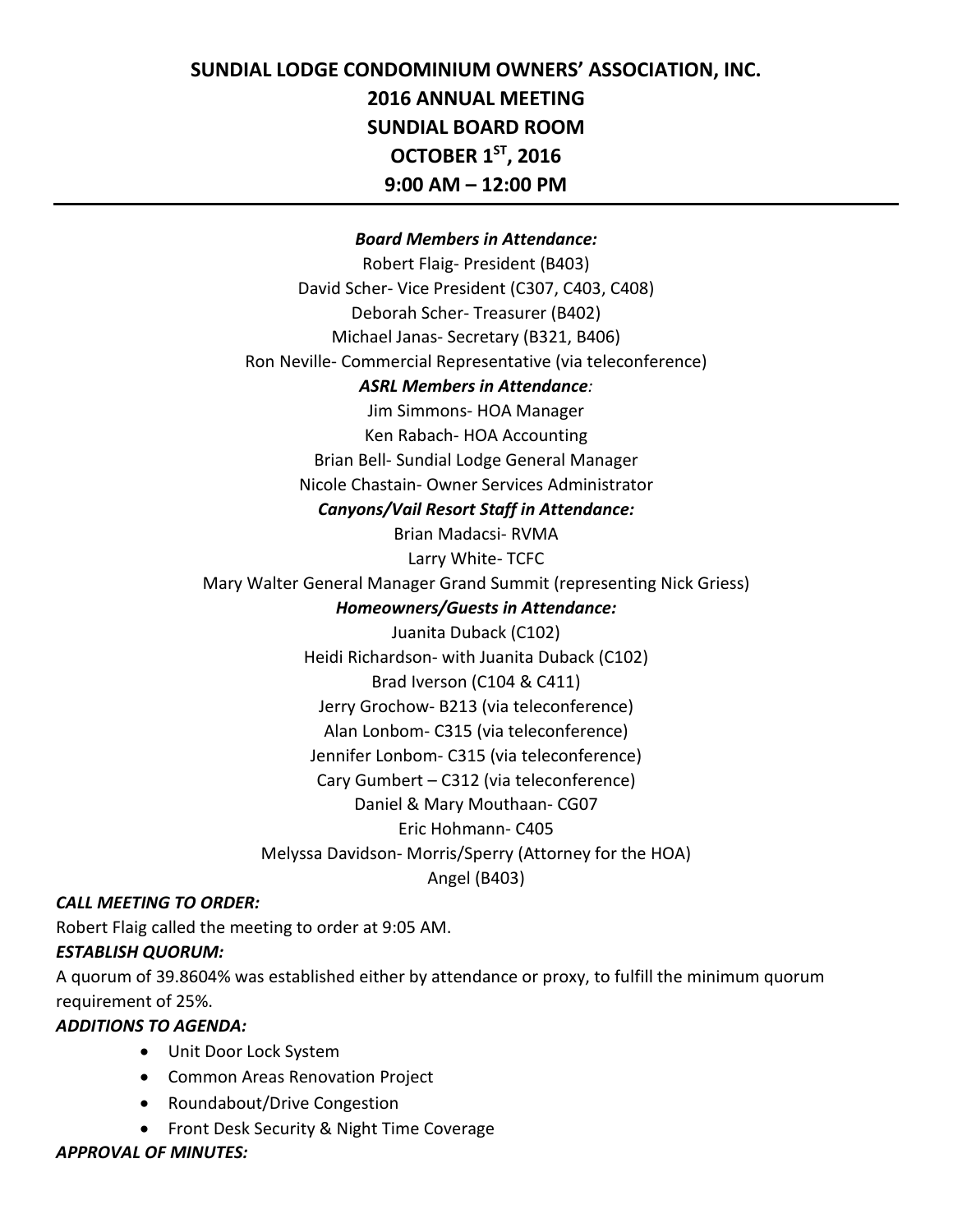- David Scher motioned to approve the 2015 Annual Meeting Minutes. Michael Janas seconded the motion, the motion passed 5-0 with all in favor.
- Deborach Scher motioned to approve the July 2016 Board Meeting Minutes. Michael Janas seconded the motion, the motion passed 5-0 with all in favor.

## *CANYONS VILLAGE MANAGEMENT ASSOCIATION – Brian Madasci, Executive Director*

- Resort Village Management Association is now Canyons Village Management Association
	- o Checks can be written to both names
- Update on traffic mitigation scenario for Sundial roundabout/drive
	- o Increasingly worsening over the years.
	- o A major redesign of the roads will occur within 3-5 years. In the meantime, a packet of proposed striping and signage will be submitted to the CVMA Design Review Committee for approval and implementation and staffing will be added to the area who will direct cars waiting in the circle to designated waiting area in the parking lot.

## *TCFC – Larry White, CEO*

- o In 2016, the Canyons Village master plan and the Lower Canyons Village master plan were completed which present a walkable, viable, four season village and resort with a more modern architecture. The approval process is now beginning with the county.
	- **Upper Village Master Plan-**
		- TCFC's role in the process is to sell the parcels to be developed.
			- o Parcel RC 22 (The Lift) was recently sold; the three to six story building and design was approved and will soon be developed.
			- o Parcel RC 5 will have underground parking, Vail offices, kids ski school, and residential units. There will be an escalator in the four-story building which will alleviate traffic in the Sundial traffic circle.
			- o Parcel RC 21 is a placeholder for an aquatic fun center; wakeboard pool, slides. This project is likely six years out, if it happens at all.
			- o Parcel RC 7 is a placeholder for two hotels and a conference center
			- o 2-3 story residential buildings directly east of Red Pine and south of Silverado
			- o Parcels 17 & 18 are currently in the design process:
				- 5, 6, and 7-story buildings
				- 60 parking spaces limited to an hour or two for retail in the evenings
				- When Parcels 17 & 18 are developed, the roads in the area will be redirected and redeveloped
			- o W37 and 35 parcels are residential parcels. There is a lot of verticality, zoned for multi-family residential.
		- A new Sunrise lift is being developed and the final destination of the lift will hopefully be decided within 6 months and constructed in the summer of 2018. This will alleviate traffic in the Sundial traffic circle.
		- Forum- preliminary designs include an ice skating rink that could be covered for venues and roller skating in the summer with an east-facing venue stage. Retail on both sides, and more food and beverage. The design is intended to expand and contract during busy and slow times.
	- Lower Village Master Plan-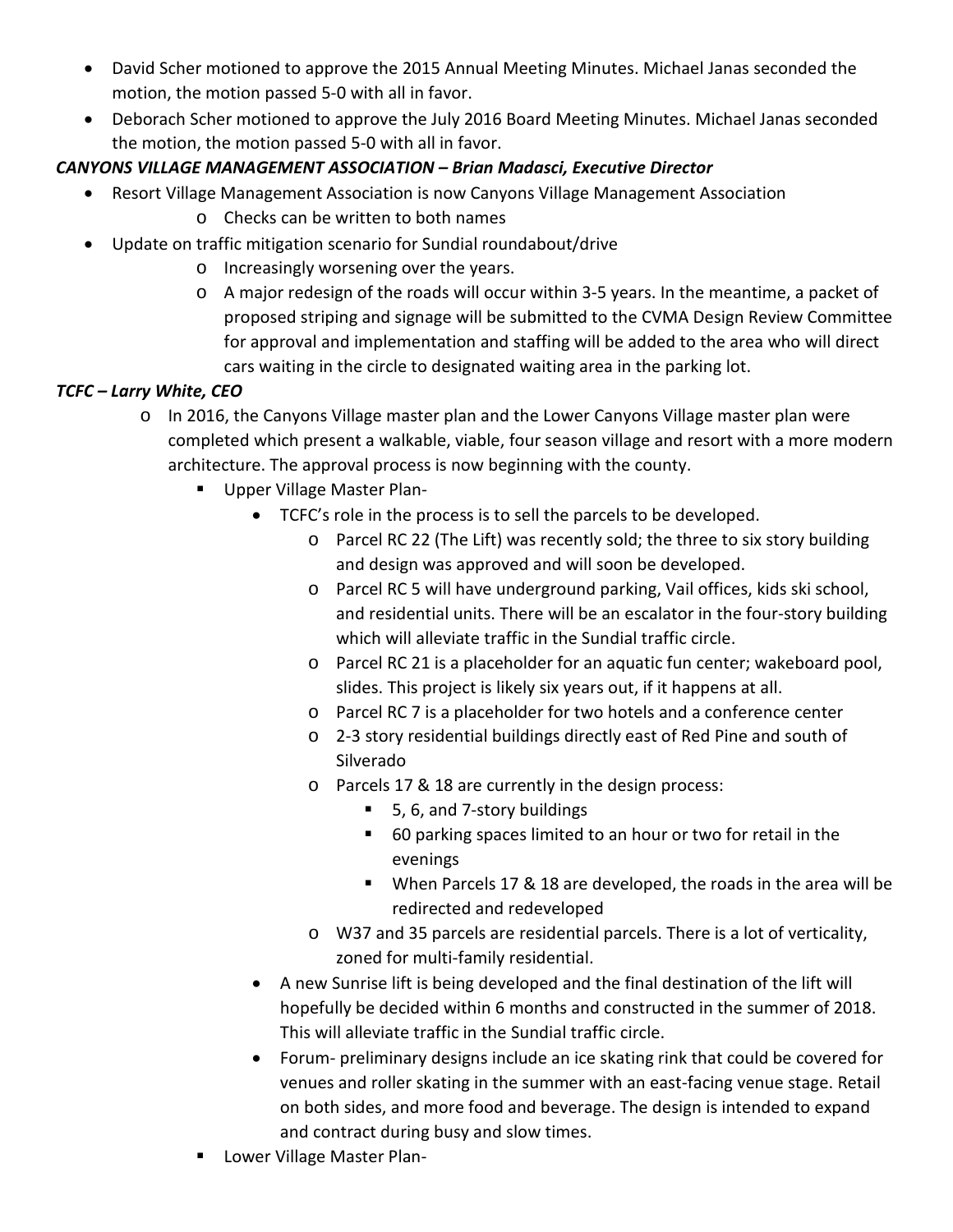- 1100 parking spaces will be replaced in the lower village- A 3+ story parking garage will be built
- Workforce housing near 224; it must be completed once 33% of phase one has been completed
- Transit Center will be improved and accommodate busses from the airport
- 7-11 improvements; plumbing, landscaping, façade, trash clean-up
- Engineering & Operations Buildings will be moved and concentrated into one building

### *HOA ACCOUNTING UPDATE – Ken Rabach*

- This past year Sundial passed the audit
- On Budget with the exception of:
	- o Unexpected Maintenance Fees- \$10,000
		- **Elevator hydraulic jack replacement**
		- **Leak in C Building**
	- o Pool Towels- \$4,000
	- o Water and sewer rate increases by the county- \$4,000

## *HOA MANAGEMENT UPDATE – Jim Simmons*

- RC22 Parcel
	- o Jim attended the public hearing and shared concerns of owners, both in favor and opposed; the project has been approved and the building is moving forward. They anticipate beginning construction in April of 2017. Jim will be involved with the Board on the RC17 and RC18 parcels and keep homeowners in the loop on the projects as they arise.
- Owner Storage Closet Thefts
	- o Cages are not overly-secured and the latches are fairly easily broken into. The HOA has recommended that owners take the extra step to utilize a bike lock or chain around the gate and pole for better security. The Association changed the locks for the area. Losses were not covered by HOA's insurance; owners were referred to their H06 policies.

## *HOA MAINTENANCE UPDATE – Jim Simmons*

- B Building hydraulic jack failed and needed replacement
- C Building painting facing the pool area and decks were stained
- C Building water leaks have been repaired, some wall repairs are needed now
	- o Supply pipe near elevator that runs from garage to the top floor
- Fire damper replacement project in all units is about 25% completed. The dampers weren't installed the way the plans show them which has complicated and slowed the process
- Garage gate is broken and the motor will be delivered within a week or so
- Electrical Project
	- o Variety of grounding issues throughout the property
	- o Electrical Engineering firm surveyed the property and identified 100 items that need to be addressed. \$166,000 is the cost of the entire project; the Board has approved \$50,000 to address the most urgent items and a second phase will likely occur in the spring:
		- Pool pump area
		- Corrosion of infrastructure in mechanical rooms
		- Meters in mechanical room of garage, historic issues with water penetrating the room and causing arc-flashing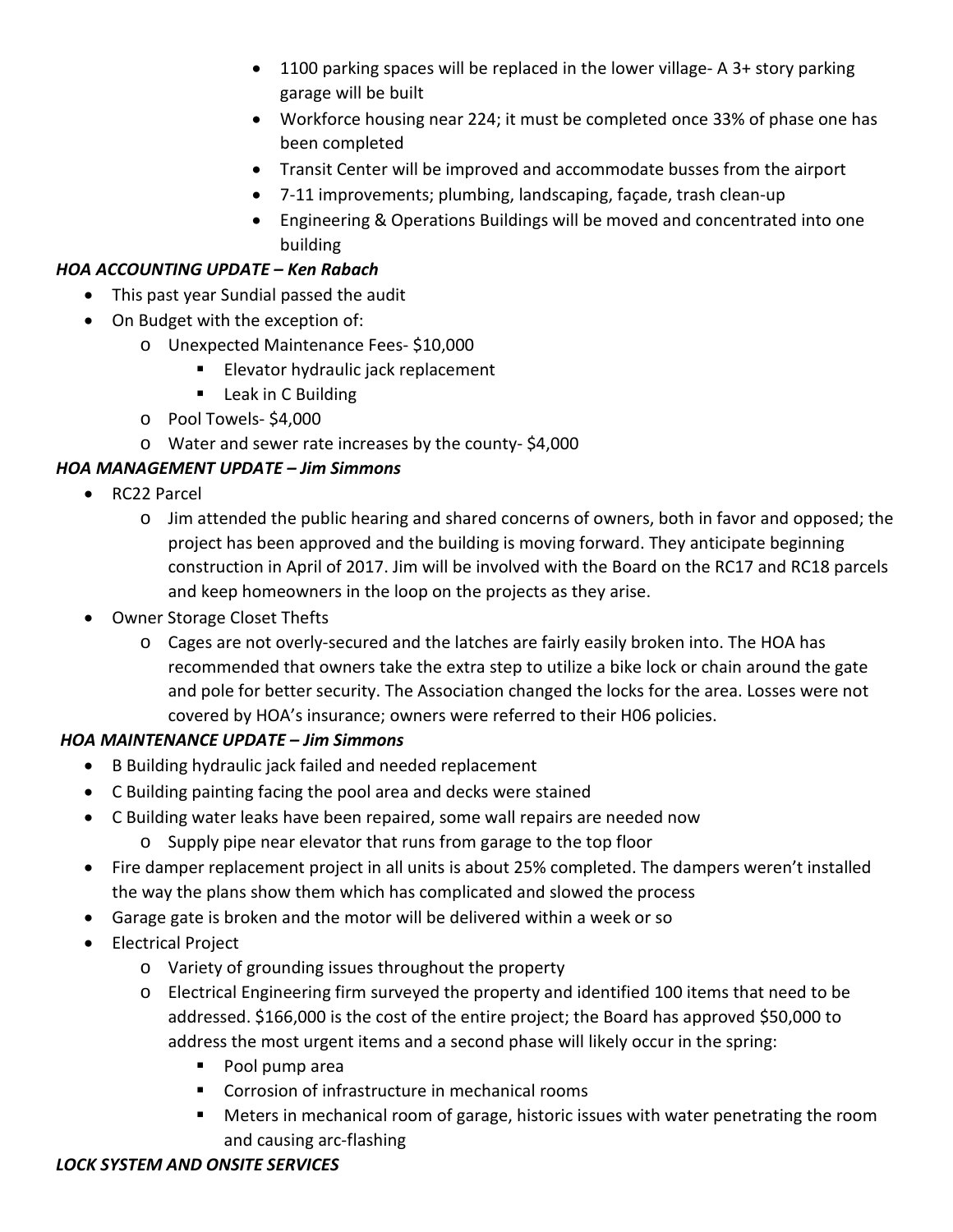- Current lock system is 16-years old and failing. A new Ving lock system was approved with radiofrequency which allows a keycard or key fob to open the door and allows locks to be interrogated for security purposes. Bluetooth technology is built into the locks which won't be activated immediately, but can be eventually. The lock system will be in every room in the building including the common areas. The cost was below budget by about \$13,000.
- Key-making and distribution processes:
	- o Services will remain the same for this ski season. ASRL's encoder will be the master encoder, purchased by the HOA, allowing them access to every unit. Vail is purchasing an encoder to which will allow them to make keys for their guests.
	- o At the end of the year, the Board will identify the actual cost of keys (\$3/key) and the HOA will potentially take over the cost of the keys that way all owners would equally pay for the keys.
	- o The previous keys were free, these are \$3 each so retaining and recycling the cards is important.
- The lock system will provide flexibility for everyone. Jim will send a Q&A to all owners.
- At the moment, Vail Resorts and ASRL provide onsite services with the burden of the costs being on owners who are within the Vail and ASRL programs, and on ASRL.
	- o Delineate what level of service we want to provide, considering the following:
		- **FICT** Front Desk- checking people in and hours of coverage
			- Cost to have 11p-7a front desk staff, or an employee to double as front desk/security
		- Roundabout traffic direction
		- **Valet and bellman**
		- Staffing the ski room
		- **Transportation shuttle**
		- **Maintenance for guests in our unit**
		- Security at night
		- Housekeeping options- full daily housekeeping, trash and towel removal daily, or no housekeeping at all
	- o Discussed the cost of these operations. If the HOA takes these over, HOA dues will go up. Vail and ASRL will reduce their charges to owners in their respective management pools to reflect the fact that the HOA would be paying for these services.
	- o The following board members feel it is the equitable way for all owners to pay for services:
		- o Michael Janas
		- o Robert Flaig

#### *COMMON AREA RENOVATION*

• Sundial has never had a renovation and needs to renovate to ensure our ADRs are preserved and increased. The budget for the upgrades is \$450,000-\$500,000. The necessary electrical repairs are not budgeted in the capital budget plan and will be included in the renovation assessment, with a total cost with contingency of \$600,000-\$650,000. The rough assessment amount per average unit, including commercial units, will be \$4,000-\$5,000. The assessment will be made so it follows the cash flow to complete the renovation which is expected to begin April 15<sup>th</sup>, 2017 to be ready for summer guests. Payment plans will be presented to homeowners including the ability to deduct assessment dues from rental income.